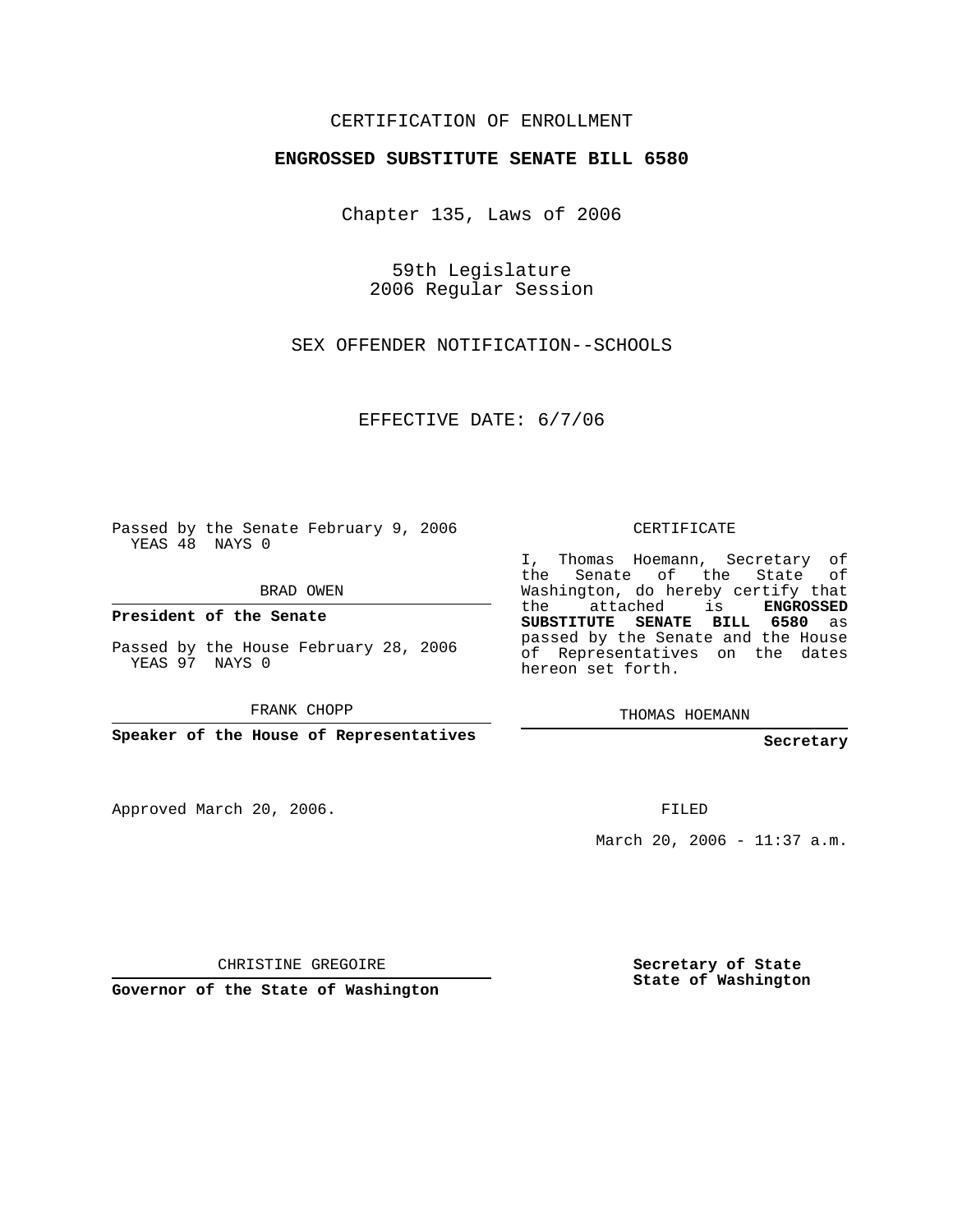## **ENGROSSED SUBSTITUTE SENATE BILL 6580** \_\_\_\_\_\_\_\_\_\_\_\_\_\_\_\_\_\_\_\_\_\_\_\_\_\_\_\_\_\_\_\_\_\_\_\_\_\_\_\_\_\_\_\_\_

\_\_\_\_\_\_\_\_\_\_\_\_\_\_\_\_\_\_\_\_\_\_\_\_\_\_\_\_\_\_\_\_\_\_\_\_\_\_\_\_\_\_\_\_\_

Passed Legislature - 2006 Regular Session

## **State of Washington 59th Legislature 2006 Regular Session**

**By** Senate Committee on Human Services & Corrections (originally sponsored by Senators McAuliffe, Schmidt, Weinstein, Carrell, Berkey, Rasmussen, Oke and Shin)

READ FIRST TIME 02/03/06.

 AN ACT Relating to sex offender and kidnapping offender notification and information sharing in schools; creating new sections; and providing an expiration date.

BE IT ENACTED BY THE LEGISLATURE OF THE STATE OF WASHINGTON:

 NEW SECTION. **Sec. 1.** (1) The office of the superintendent of public instruction shall convene a work group to develop a model policy for schools to follow when they receive notification pursuant to RCW 9A.44.130. The model policy must address, among other issues:

 (a) The designation of appropriate school personnel to receive notification of information received pursuant to RCW 9A.44.130;

 (b) Identification of school personnel who are in a position to recognize high-risk situations or factors that may indicate the 13 offender is encountering difficulty in controlling his or her behavior; (c) Whether some portion of the records received from the juvenile rehabilitation administration or court personnel is confidential or otherwise protected;

 (d) To whom some portion of the information received must or should be disclosed;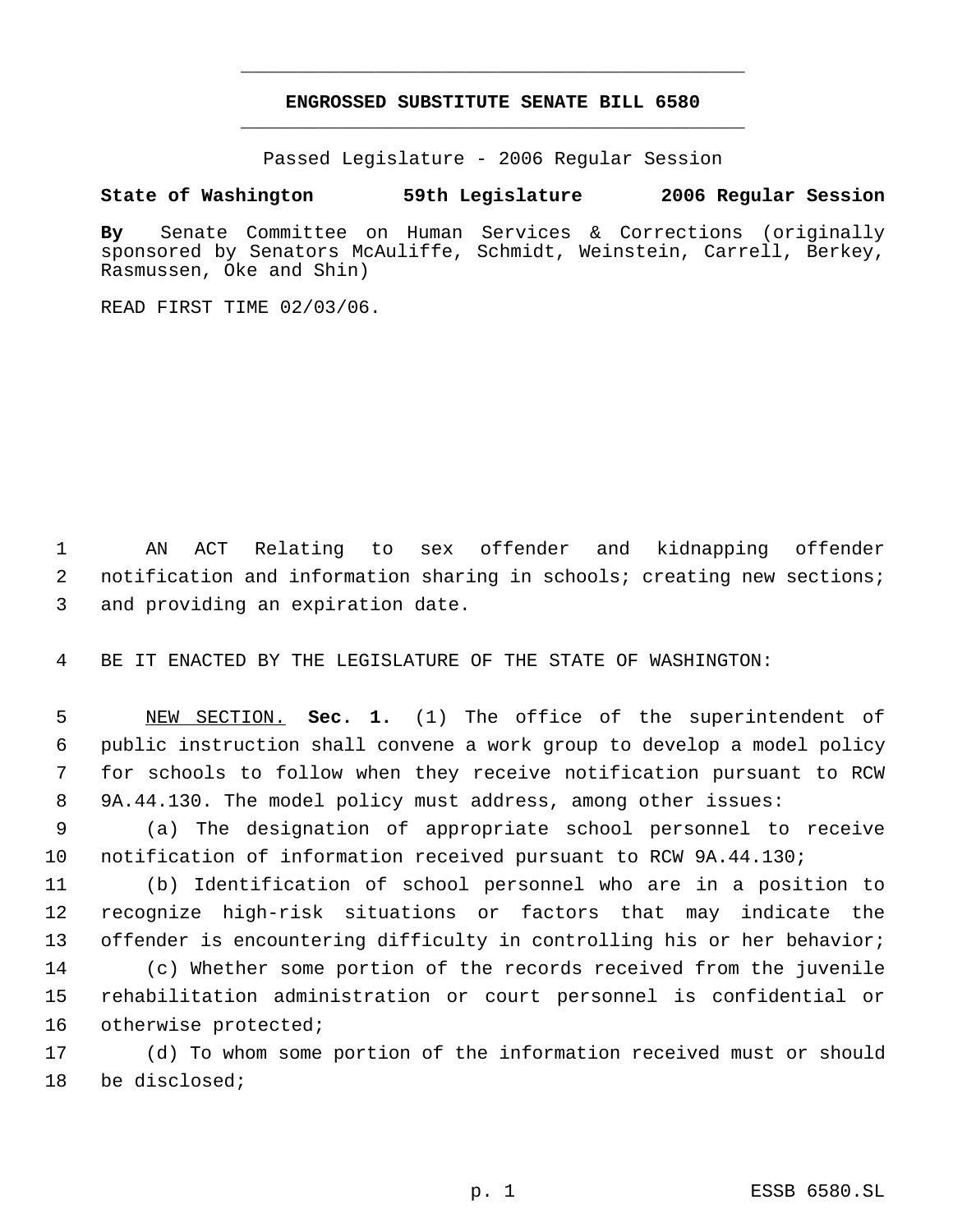(e) How to assist juvenile offenders in making a safe and successful transition from institutional schools to public schools; (f) How to work with juvenile probation and juvenile parole professionals in implementing a safety plan; (g) What actions school authorities may take when they identify high-risk situations, both for the short-term and long-term safety of other students; and (h) Variations in approaches depending on the offender level of the enrolled offender. (2) In carrying out its duties under this section, the office of the superintendent of public instruction shall consult, as appropriate, with representatives from other agencies and professional organizations, including: (a) The Washington state school directors association; (b) The department of corrections; 16 (c) County sheriffs' offices; (d) Prosecuting attorneys; 18 (e) Juvenile probation counselors; (f) Juvenile court administrators; (g) The juvenile rehabilitation administration of the department of social and health services; (h) Elementary and secondary school districts; (i) Educational service districts; (j) The Washington association of school administrators; (k) The Washington state parent-teacher association; (l) Parents and guardians of school-age children; (m) Washington coalition of sexual assault programs; and (n) Other individuals with related experience as deemed appropriate. (3) The office of the superintendent of public instruction shall submit to appropriate committees of the legislature a final report and recommendations by November 15, 2006. (4) This section expires July 1, 2007. NEW SECTION. **Sec. 2.** The Washington coalition of sexual assault programs, in consultation with the Washington association of sheriffs

and police chiefs, the Washington association of prosecuting attorneys,